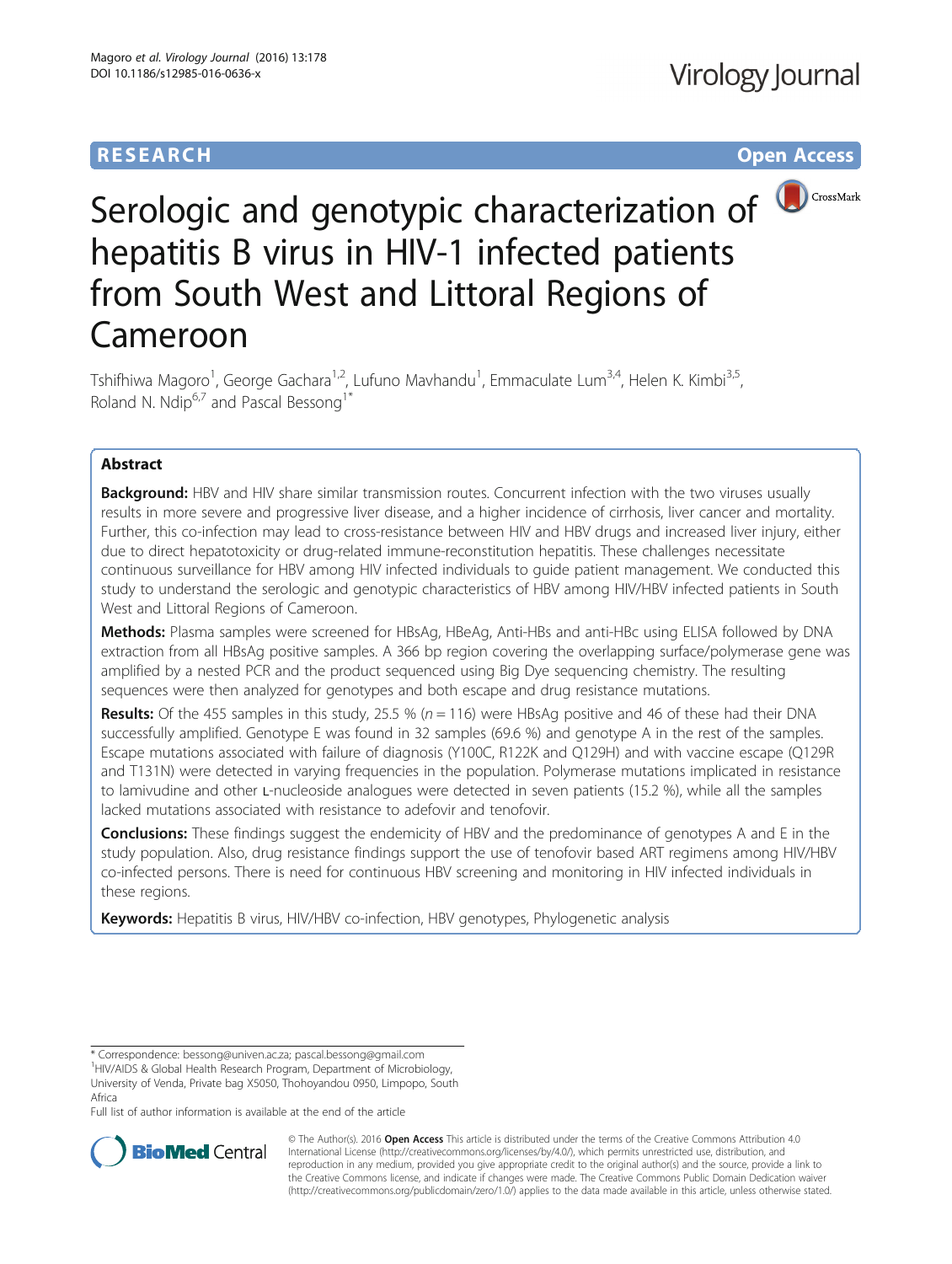#### Background

Hepatitis B virus (HBV) [Family Hepadnaviridae, Genus Orthohepadnavirus] is estimated to infect more than 300 million people worldwide and is a common cause of liver disease and liver cancer [[1\]](#page-7-0). The virus contains a partly double-stranded DNA genome with approximately 3200 base pairs. It replicates via an RNA intermediate antigenome sequence, encoding a potentially error-prone polymerase enzyme with both reverse transcriptase and DNA polymerase activities [\[2](#page-7-0)]. HBV infection is associated with a wide spectrum of clinical manifestations. The outcome of acute infection may range from asymptomatic hepatitis to fulminant liver failure. Failure of viral clearance following acute infection may result in inactive carriage or chronic hepatitis which can progress to both cirrhosis and hepatocellular carcinoma (HCC) [\[1](#page-7-0)]. The toll of approximately 1 million deaths from chronic liver disease and hepatocellular carcinoma per year is a clear demonstration of the global health problem posed by this virus [[3\]](#page-7-0).

The diagnosis of HBV infection and its associated disease is based on a constellation of clinical, biochemical, histological, and serologic findings [\[1](#page-7-0)]. Routinely, it is diagnosed by the presence of the hepatitis B surface antigen (HBsAg) and antibodies to the hepatitis B core antigen (anti-HBc). HBsAg may be detected as early as 1–2 weeks or as late as 11–12 weeks after exposure. Individuals with HBsAg in their serum have overt HBV infection, but do not necessarily have active liver disease; its persistence is considered a marker of chronicity. Hepatitis B e antigen (HBeAg) is a surrogate marker of HBV replication and correlates with the presence of high HBV DNA levels and infectivity. Anti-HBc usually appears in the acute phase of HBV infection and persists for a long time after virus clearance while the presence of anti-HBs with anti-HBc usually indicates a past, resolved infection. In the absence of HBsAg, serum anti-HBs indicate protective immunity against HBV acquired by vaccination (anti-HBc-negative) or natural infection (anti-HBc-positive) [[4\]](#page-7-0).

Due to the lack of proof-reading activity of DNA and RNA dependent DNA polymerase, nucleotide mis-incorporation occurs during HBV replication. This is responsible for the emergence of different HBV genotypes and subtypes [[5\]](#page-7-0). These genotypes are defined by inter-genotypic differences of more than 7.5 % in the complete HBV genome. Currently, HBV isolates are classified into 10 genotypes (A–J) and several subtypes, with a differential geographic distribution [[6](#page-7-0)]. Besides differences in geographical distribution, the clinical significance of the genotypes has also been demonstrated. Several studies have shown that genotypes play an important role in treatment management and also in disease prognosis [[7](#page-7-0), [8\]](#page-7-0). Information on genotypes is therefore important in identifying patients who are at an increased risk of adverse outcomes and in choosing optimal therapy.

Both HBV and the human immunodeficiency virus (HIV) share common routes of blood-borne and sexual transmission, but they differ in efficiency of transmission and in their geographic distribution [\[9\]](#page-7-0). In patients co-infected with HBV and HIV, it has been demonstrated that the HBV X-protein (HBx) super-induces ongoing HIV-1 replication and HIV-1 long-term repeated transcription by synergizing with tat- protein and with T-cell activation signals [\[10](#page-7-0)]. These findings indicate that HBx could contribute to a faster progression to AIDS in HBV/HIV-co-infected individuals [\[11](#page-7-0)]. In both viruses, lamivudine (3TC), a nucleoside analogue is widely used as part of the treatment [\[12](#page-7-0)]. The major limitation in the use of lamivudine is the selection of resistant mutants, which affect the tyrosine– methionine– aspartate (YMDD) motif of the HBV DNA polymerase. It has been shown that when lamivudine-resistant variants emerge, HBV DNA levels increase, liver enzyme levels may rise, and the resulting hepatitis can be fatal in a minority of patients. In addition, the bulk of available data suggest that the benefit in preventing progression of liver disease is substantially diminished with the presence of lamivudineresistant HBV [\[13](#page-7-0)]. Furthermore, the use of lamivudine in an HIV/AIDS treatment regimen, as the only anti-HBV component is an unintended monotherapy against HBV in HIV/HBV infected patients, with the potential to select for HBV lamivudine resistance.

Several studies have demonstrated high rates of Hepatitis B and C and HIV infections among HIV infected patients in Cameroon [[14, 15](#page-7-0)]. However, studies in this region focusing on genotypic characterization, analysis of HBV vaccine escape mutants and lamivudine resistance have only started to emerge [\[16](#page-7-0)]. We thus sought to investigate the prevalence and genotypic profile of hepatitis-B infection among HIV-infected individuals in South West and Littoral regions of Cameroon.

#### Methods

#### Study setting

The study participants were outpatient clients of the Mutengene Baptist Health Centre located in the South West Region of Cameroon. The Health Centre offers HIV / AIDS treatment, prevention, medical, spiritual and psychosocial care in the Tiko Health District. The hospital attends to at least 8000 patients per month. Patients come from various towns such as Buea, Limbe, Tiko, Kumba in the South West Region, and Douala, Nkongsamba, in the Littoral Region often because of the good quality of care accorded in this facility. These towns are shown in Fig. [1.](#page-2-0)

#### Study population and ethical considerations

This was a retrospective laboratory-based study and a total of 455 archived HIV positive plasma samples were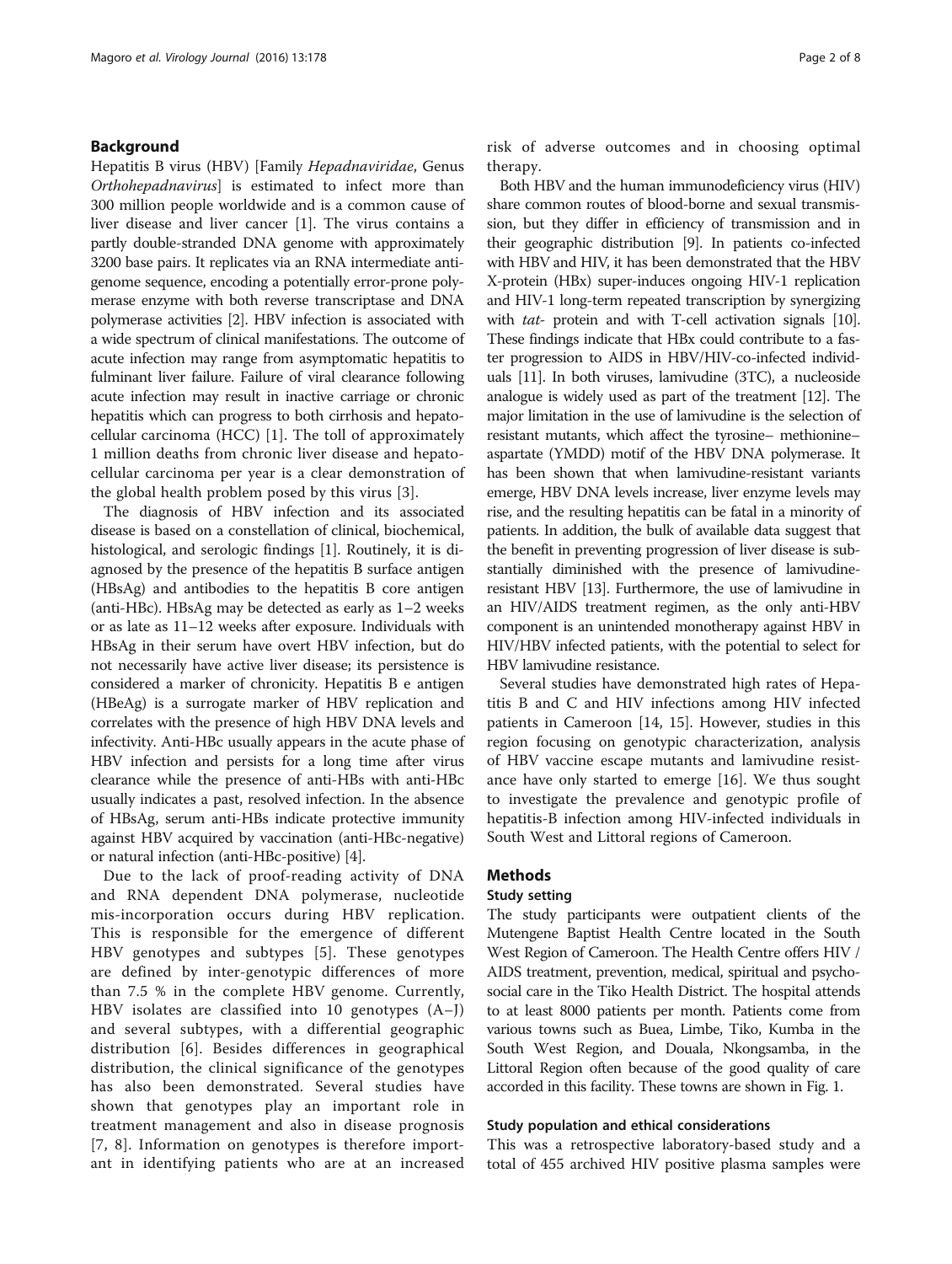<span id="page-2-0"></span>

used. The study protocol was approved by the institutional review board of the Cameroon Baptist Health Board, Cameroon (IRB2012-01) and the Research Ethics Committee of the University of Venda, South Africa (SMNS/14/MBY/21/2110). Written informed consent was obtained from all study participants or their legal guardians prior to their recruitment.

#### Sample collection and processing

Five millilitres of venous blood was collected once from each consenting HIV positive adult individual using EDTA vacutainer tubes between February and December 2013. Two ml of blood was collected from young children. Blood was centrifuged for 5 min at 3578Xg. Following centrifugation, plasma was aspirated aseptically and aliquoted into sterile labelled cryotubes and stored at -80°c. These were then transported on dry ice to the HIV/AIDS & Global Health Research laboratories at the University of Venda, South Africa where they were stored at -80°c until used.

#### HBV serologic markers

All plasma samples were screened using a commercially available enzyme-linked immunosorbent assay (ELISA) for the presence of HBsAg (Bioelisa, Biokit, Barcelona, Spain).

This kit utilizes a sandwich ELISA format using guinea pig anti-HBs antibodies coated to microplate wells which act as the capture antibody and goat anti-HBs antibodies marked with peroxidase which serve as conjugate antibodies. HBsAg positive samples were then screened for HBeAg by ELISA (DRG Instruments GmbH, Germany) while HBsAg negative samples were also screened for anti-HBc and anti-HBs (DRG Instruments GmbH, Germany).

#### DNA extraction

DNA from all HBsAg positive samples was extracted from 100 μl of plasma using the Quick-gDNA mini prep (Zymo research, USA) according to the manufacturer's instructions. The extracted DNA was amplified immediately after extraction or stored at −20 °C for subsequent amplification.

#### Polymerase chain reaction for HBV surface/polymerase gene

A nested PCR was performed in order to amplify the overlapping surface/polymerase gene covering nucleotides 403–768 from the EcoR1 site as described previously [[17\]](#page-7-0). The first round reaction was conducted in a 50 μl volume containing 10 mM Tris-HCI pH 8.3, 50 mM potassium chloride, 0.2 mM dNTP mix, 2.5 mM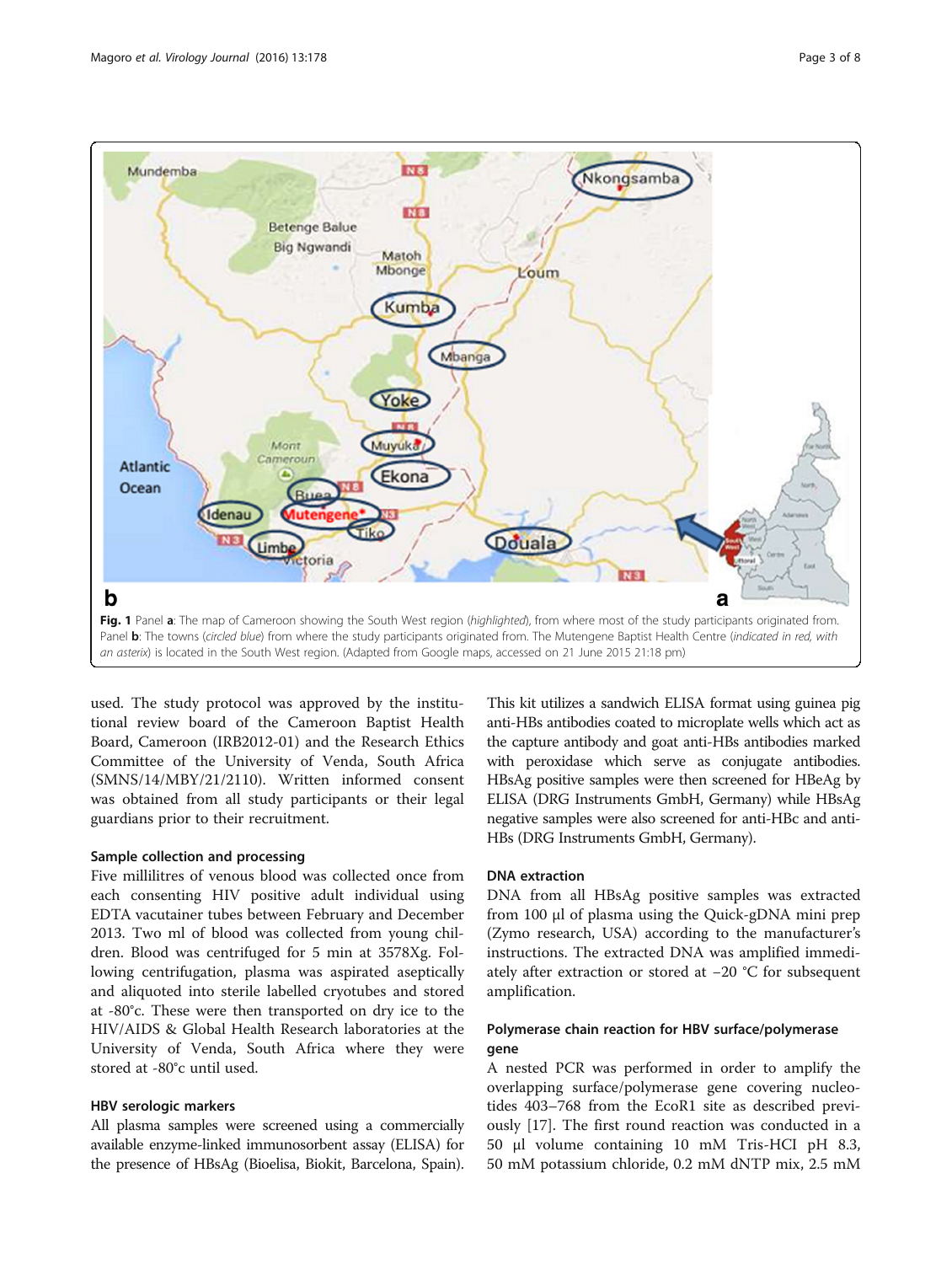magnesium chloride, 0.2 ng/μl of each primer, and 2 units of Taq polymerase (Applied Biosystems, PE, Italia). The samples were subjected to 35 cycles involving denaturation at 95 °C for 1 min, annealing at 55 °C for 1 min, and extension at 72 °C for 1 min. Five μl of the first round PCR product was used as a template for the nested PCR under the same reaction conditions, but performing only 20 cycles. The PCR products were then resolved by 1.5 % agarose gel electrophoresis stained with ethidium bromide. PCR Amplicons were then purified using QiAquick PCR Purification Kit (Qiagen, Hilden; Germany) according to the manufacturer's instructions.

#### Sequencing

Purified PCR products were directly sequenced at Inqaba Biotech (Pretoria, South Africa) according to the Sanger protocol. Contiguous nucleotide sequences (contigs) were assembled from resulting forward and reverse reactions using the SeqMan Pro® module of the Lasergene (version 8.1.5) sequence analysis software suite (DNASTAR. Madison, WI.).

#### Sequence analysis

The resulting nucleotide sequences were aligned using the Clustal W program implemented in MEGA 6.06 [[18](#page-7-0)]. They were also translated and checked for HBsAg mutations in the S gene and drug resistance associated mutations in the P gene. A Maximum Likelihood (ML) phylogenetic tree with a bootstrap of 3000 replicates was constructed utilizing the General Time Reversible (GTR) model using MEGA 6.06 [[18](#page-7-0)]. Frequency estimates of evolutionary divergence between nucleotide sequences were then estimated using the Kimura 2-parameter model [[19](#page-7-0)] implemented in MEGA 6.06 [\[18\]](#page-7-0). Since the 366 bp fragment sequenced in this study was too short to give resolution for the sub genotypes in the phylogenetic tree (but sufficient to determine the genotypes), the geno2Pheno database [[20](#page-7-0)] was used for their prediction. The sequences from this study have been deposited in GenBank under accession numbers KU900150-KU900195.

#### Statistical analysis

The study also determined the impact of the identified HBV genotypes on HIV progression. Mean CD4 cell counts among patients infected by the different genotypes were compared using an independent samples t test. This was conducted using SPSS version 20 (IBM, Chicago, IL).

#### Results

#### Study population

There were a total of 455 HIV positive participants, of whom 343 (75.4 %) were females. The mean age of the patients was 33.8 years (range, 1 to 68 years) while the

mean CD4 counts were 406 cells/μl. In terms of their HIV clinical staging, 127 were in clinical stage 1, 166 in stage 2, 198 in stage 3 and 89 in stage 4. A total of 157 participants were not yet on ART at the time of sample collection. Majority of those on ART were on Zidovudine, Lamivudine and Nevirapine.

#### **Serology**

The HBsAg was positive in 116/455 patients resulting in a 25.5 % prevalence. Of the 116 HBsAg positive patients, 90 (26.2 %) were females and 26 (23.2 %) were males while only 9 (7.8 %) were children below 14 years. Samples positive for HBsAg  $(n = 116)$  were also tested for HBeAg, and 15.7 % (16/102) were positive (14 samples were not screened due to insufficient volumes). Among the HBeAg positive samples, 25 % (4/16) were from children aged below 14 years. Samples that were negative for HBsAg  $(n = 339)$  were tested for anti-HBs and anti-HBc, of which 13.3 % (44/331) were positive for anti-HBs, and 36.3 % (120/331) were positive for anti-HBc (8 samples were not screened due to insufficient quantity). 20.8 % (69/331) of the patients were positive for both anti-HBc and anti-HBs.

#### Prevalent HBV Genotypes

HBV DNA was successfully amplified in 41 %  $(n = 48)$ of the HBsAg positive samples. Sequencing of the overlapping surface/polymerase gene was successful for 46 out of these 48 HBV-DNA positive samples. Phylogenetic analysis revealed two prevalent genotypes namely A and E. HBV genotype E was identified in 69.6 % ( $n = 32$ ) and HBV genotype A in 30.4 % ( $n = 14$ ) of the participants. Figure [2](#page-4-0) shows the phylogenetic relationships of the studied viruses. Of the 14 genotype A viruses, 13 were categorized as sub genotype A1 and 1 as sub genotype A2 by Geno2Pheno analysis. HBV genotype E infected patients had a slightly higher mean CD4 cell count (390 cell/μl) compared to genotype A infected patients (304 cell/μl). However, this difference was not statistically significant ( $p = 0.486$ ).

#### HBV genetic diversity

Analyses of nucleotide sequence identity among HBV genotype A from this study indicate that they were 94– 100 % similar with an average identity of 96.9 %. Among genotype E, the sequence identity was 97.8 – 100 % with an average identity of 99.4 %.

#### HBsAg escape mutants

Mutations within the major hydrophilic region (MHR) of the S gene and which are associated with poor reactivity in serological assays and also immune escape were described. A total of 16 mutations occurring in at least three samples within this region were noted. The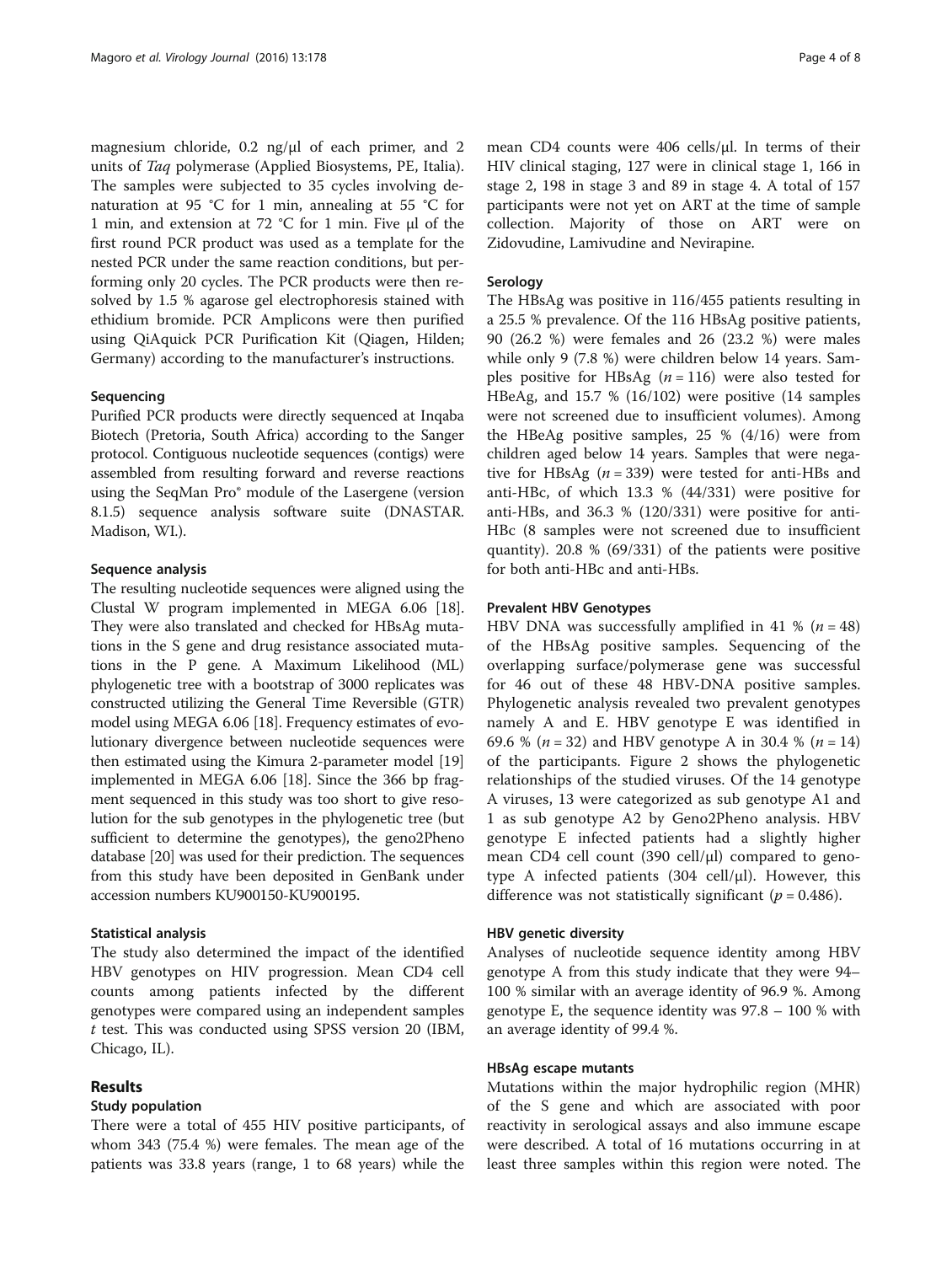<span id="page-4-0"></span>

indicated with a black circle and fall into genotypes E and A. All reference sequences are labeled with their genotype/sub genotype, accession number and country of origin. Bootstrap values >70 % are shown. The tree is rooted with the Wooley monkey virus sequence

most prevalent mutations observed were found either in the 'a' region (L127P, S140T and S143T) or the B cell epitope and its surrounding region (G159A, F161Y and A168V). Generally, more mutations were observed within genotype A than genotype E. This is shown in Table 1.

#### Drug resistant mutations

HBV polymerase mutations associated with resistance to lamivudine and other drugs used in treatment were determined. These mutations were detected in seven patients; six among genotype A and one among genotype E. Mutations rtV173L, rtL180M, rtM204V conferring resistance to lamivudine and other L-nucleoside analogues were identified in six patients while one patient had the rtL180M + rtM204V + rtT184S mutations associated with resistance to both ʟ-nucleoside analogues and entecavir. Three of the patients with lamivudine resistant HBV had no prior exposure to the drug as part of HIV treatment. Mutations conferring resistance to tenofovir and adefovir were not detected in the patients. These results are summarized in Table [2](#page-5-0).

| <b>Table 1</b> Mutations found within the major hydrophilic region |  |  |  |  |
|--------------------------------------------------------------------|--|--|--|--|
| of the HBV isolated from HBV/HIV co-infected individuals           |  |  |  |  |

| Mutation     | Frequency      | Genotype      |  |
|--------------|----------------|---------------|--|
| Y100C        | 3              | Α             |  |
| S114T        | 13             | Α             |  |
| <b>I120L</b> | 3              | E             |  |
| R122K        | 12             | Α             |  |
| L127P        | 14             | Α             |  |
| Q129H        | 3              | E             |  |
| T131K        | 3              | Α             |  |
| T131N        | 11             | Α             |  |
| S140T        | 14             | Α             |  |
| S143T        | 15             | A (14), E (1) |  |
| G159A        | 19             | A (12), E (7) |  |
| F161Y        | 14             | Α             |  |
| E164G        | 3              | E             |  |
| E164D        | 6              | Α             |  |
| S167L        | $\overline{4}$ | A             |  |
| A168V        | 14             | Α             |  |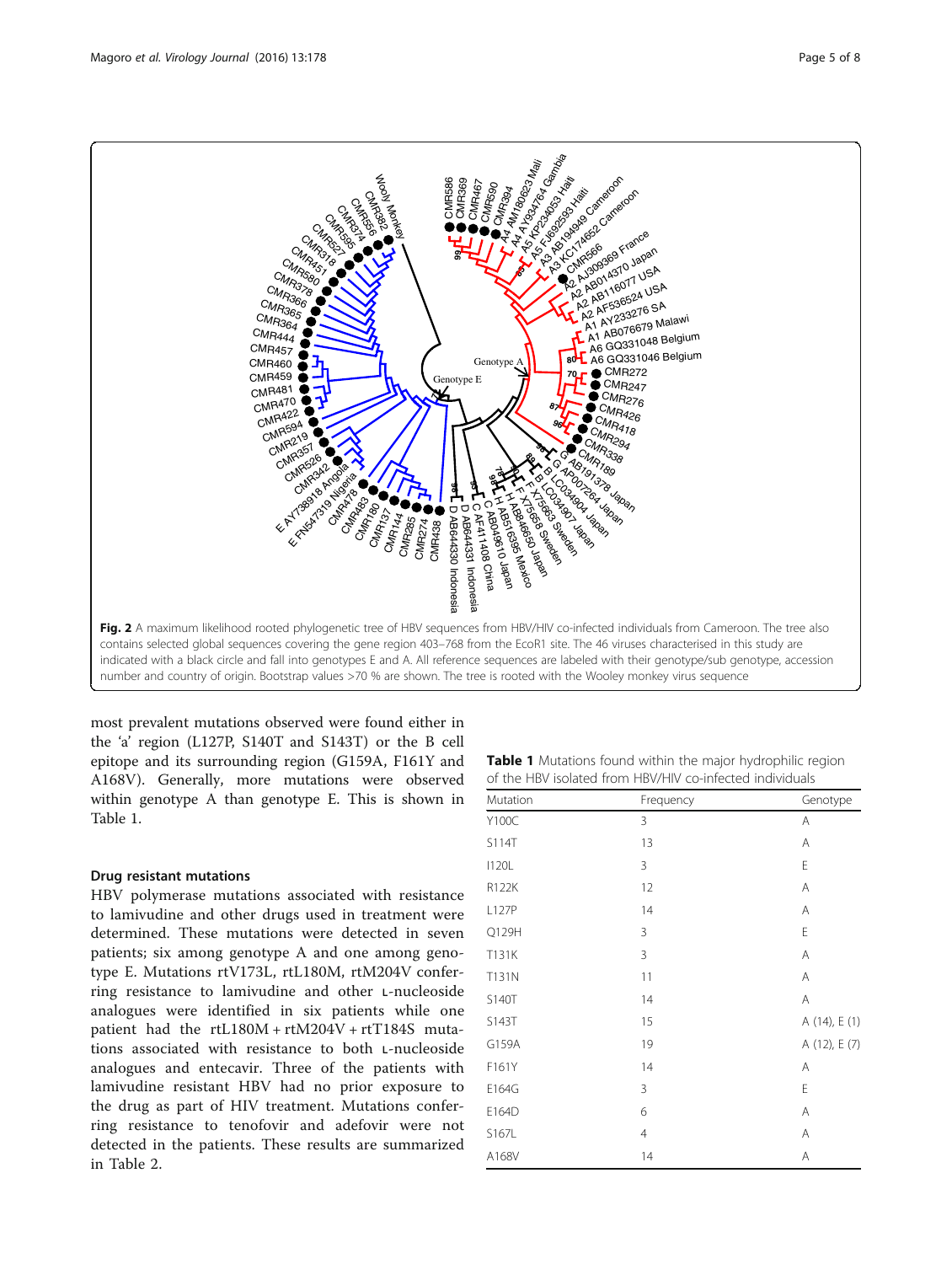<span id="page-5-0"></span>Table 2 Drug resistant conferring mutations among the study population

| Sample<br>ID |   | Genotype Drug resistance<br>associated mutations | Lamivudine Experience<br>(months) |
|--------------|---|--------------------------------------------------|-----------------------------------|
| $272CMR$ A   |   | rtV173L, rtL180M, rtM204V Yes (51)               |                                   |
| 276CMR A     |   | rtV173L, rtL180M, rtM204V Yes (4)                |                                   |
| 247CMR A     |   | rtV173L, rtL180M, rtM204V Naive                  |                                   |
| 438CMR F     |   | rtL180M, rtT184S, rtM204V Naive                  |                                   |
| 369CMR A     |   | rtV173L, rtL180M, rtM204V Yes (24)               |                                   |
| 467CMR A     |   | rtV173L, rtL180M, rtM204V Yes (48)               |                                   |
| 586CMR       | A | rtV173L, rtL180M, rtM204V Naive                  |                                   |

#### **Discussion**

In the present study, the prevalence of HBsAg among the study participants was found to be 25.5 %. This seroprevalence is higher than that from recent studies in Cameroon [\[14](#page-7-0), [16, 21](#page-7-0)]. In these studies, study participants were largely drawn from one town either Yaoundé or Buea. However, it is comparable to the 20.4 % obtained in a study involving pregnant mothers in northern Cameroon [[22\]](#page-7-0). This confirms the hyper endemic nature of HBV in this country. It should also be noted that the high HBsAg sero-prevalence in this study is in coherence with published data within central sub-Saharan Africa. In this region the reported HIV/HBV frequency varies from 0 to >28.4 % [[23\]](#page-7-0). Furthermore, it is important to note that HBV sero-prevalence differs intranationally in some countries with areas of high endemicity.

Children aged 14 years and below had the lowest HBsAg prevalence (7.8 %) in comparison to the other age groups. On the other hand, an HBeAg positivity of 44.4 % (4/9) among children aged below 14 years resulting in a prevalence of 3.9 % (4/102) was documented. Considering that horizontal infection during early childhood is the main route of transmission in high prevalence communities [[24\]](#page-7-0), the low HBsAg prevalence in children might be due to the integration in 2005 of the HBV vaccine into the expanded program on immunization (EPI) in Cameroon. It is thus expected that most of the children in the  $1-14$  years old age group might have been vaccinated. Of concern however is the HBeAg prevalence in this group. Since these children are likely to have been vaccinated and yet had evidence of viral replication, we postulate that either they were more than 9 months old by the time the vaccination was rolled out and were thus not vaccinated or that they were infected with immune escape mutants. Since this early infection may lead to chronic hepatitis and increased risk of liver cancer, this observation warrants further studies.

HBsAg is a marker of active HBV infection. However, HBV DNA was successfully amplified only in 41 % of

the HBsAg-positive patients. This is not surprising as inactive HBsAg carriers (diagnosed by absence of HBeAg and undetectable or low levels of HBV DNA) have been shown to form the largest group in chronic HBV infected patients [[25\]](#page-7-0). It has also been shown that HBsAg levels are not always associated with serum HBV DNA levels since HBsAg synthesis can occur independent of HBV replication [[26\]](#page-7-0). Several studies from the same region have reported HBV DNA amplifications of 47 % from HBsAg positive samples [[22](#page-7-0), [27\]](#page-7-0). The phylogenetic analysis of the overlapping surface/polymerase gene covering nucleotides 403–768 from the EcoR1 of HBV in this study reveals the predominance of genotype E in the study population. This observation is in agreement with previous studies that have shown the endemicity of this genotype to the 'genotype E crescent', which spans from Senegal to Namibia in the South and to the Central African Republic in the East [[28, 29\]](#page-7-0). HBV genotype A was also identified in this study albeit at a lower frequency than genotype E. This trend has also been shown recently [[16](#page-7-0)]. In contrast, several studies have shown the dominance of genotype A in Cameroon [\[28, 30](#page-7-0)]. Since both genotype A and E circulate in this country, their relative distribution has been shown to vary depending on the cohort being studied [[22](#page-7-0)].

Concerning the genetic diversity among the identified genotypes, this study observed that genotype E was more conserved with a diversity of 0.6 % compared to 3.1 % in genotype A. Genotype A is significantly heterogeneous and more diverse in Africa suggesting an African origin. This diversity has occasioned its further classification into several sub genotypes and variants [[5\]](#page-7-0). The low intra-genetic diversity of genotype E compared to other genotypes has been described previously [[31\]](#page-7-0). This finding coupled with its presence in West Africa and absence in the Americas in most studies has led to the suggestion that the introduction of genotype E into the human population is a recent event [\[5](#page-7-0)]. However, some studies have suggested that its evolutionary history is not as recent as previously thought.

Mutations in the HBsAg are known to allow escape from neutralizing antibodies and also lead to no or poor reactivity with serological assays. Most of these mutations occur in the major hydrophilic region spanning amino acid 99–169 within which there is the 'a' determinant (amino acid 120 to 147), the most antigenic part of the S gene [[32](#page-7-0)]. We thus sought to investigate the mutations in this region. In agreement with the genetic diversity results, more mutations were observed among genotype A than E sequences. There were three escape mutations identified which were previously associated with diagnostic failure (Y100C, R122K and Q129H) and two associated with vaccine escape (Q129H and T131N). The reason some mutations previously linked with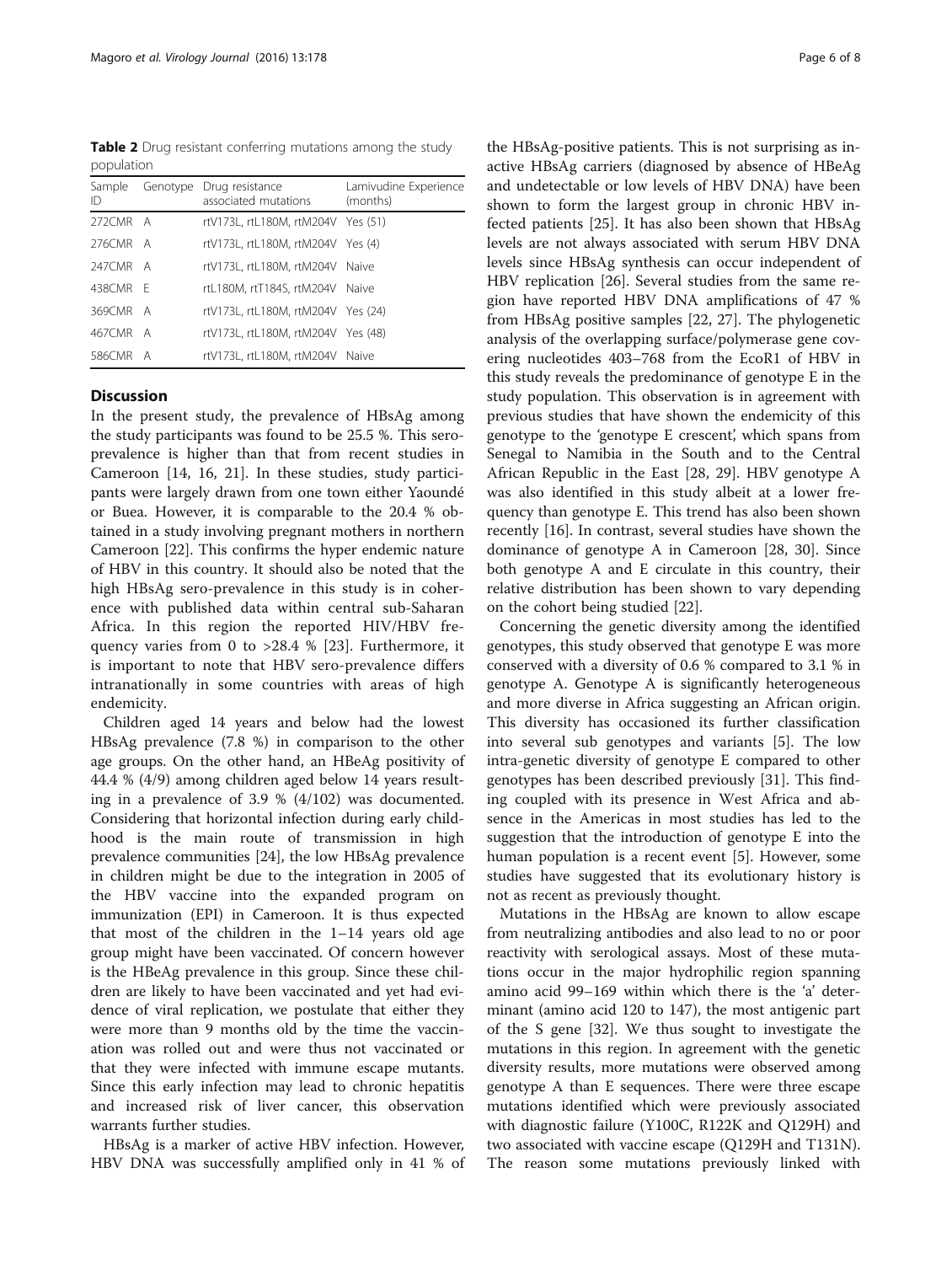diagnostic failure were detected in this study might be because the ELISA kit (Bioelisa, Biokit, Barcelona, Spain) used in this study has been shown to detect some of these mutants [[33](#page-7-0)]. We however hope to investigate in the near future mutations in the HBsAg negative samples. The prevalence of vaccine escape mutations was found to be low in this population. Considering that HBV vaccination was incorporated into the Cameroon national EPI in 2005, this is in agreement with the observation that such mutations develop slowly [[34](#page-7-0)].

Different HBV variants or mutants, i.e., viral quasi species, are selected within the same host in response to antiviral therapy during the course of infection. This coupled with the fact that primary resistance to any individual drug appears to confer at least some degree of cross-resistance to other drugs presents a significant clinical challenge since remaining treatment options are limited [[35\]](#page-7-0). This study observed previously described drug mutations in seven patients, three of whom had no experience with ARVs. The replacement of methionine in the YMDD catalytic site motif by valine (rtM204V) in the seven patients is associated with resistance to lamivudine and other L-nucleoside analogues. The mutation rtL180M found together with the rtM204V mutation in these patients is associated with resistance to telbivudine and also with enhanced replication [\[35\]](#page-7-0). The rtV173L mutation found in six of these patients is known to compensate for replication defects of lamivudine resistant HBV mutants [[36](#page-7-0)]. The rtL180M + rtT184S + rtM204V triple mutation found in one patient suggests resistance to entecavir, lamivudine and other *L*-nucleoside analogues. Importantly, no resistance mutations associated with the acyclic nucleoside phosphonates namely adefovir and tenofovir were identified. This supports the recommendation by the WHO that tenofovir be made available in the Cameroonian AIDS program for use in HIV/HBV co-infected patients [\[27\]](#page-7-0).

Three of the seven patients with drug resistant HBV were ARV naïve. This observation in which resistance occurs in ARV naïve patients has also been made previously [[37, 38](#page-7-0)]. It is not clear whether the HBV in these patients actually developed de novo lamivudine-resistant mutations or that the patients were infected with lamivudine-resistant viruses that persisted. Some possible explanations for the presence of lamivudineresistant HBV in the untreated Cameroonian HIV/HBV co-infected patients could be suggested. In a country where lamivudine is the backbone of HIV treatment, we may be constrained to speculate that this may arise from infection with a lamivudine resistant HBV strain acquired from an HIV infected individual currently on treatment but also co-infected with HBV. Overall, these results emphasize the need for sporadic HBV drug resistance screening among HIV/HBV co-infected patients before therapy initiation.

The lack of HBV and HIV viral load data together with liver enzyme levels in this study preclude our ability to correlate the results reported here with clinical outcomes. Furthermore, since this study focused only on HBsAg positive samples, it is possible that more genotypes would have been identified. This is because occult infection (HBV DNA in the absence of HBsAg) is known to occur. Nevertheless, this study provides added insights into the circulating HBV genotypes and variants in this region.

#### Conclusions

In conclusion, our results confirm the endemicity of HBV in South West and Littoral regions of Cameroon and the circulation of genotypes E and A. In line with the WHO recommendations, this study supports tenofovir based regimens in the treatment of HBV in HIV/ HBV co-infected persons. There is need for continuous monitoring of HBV drug resistance in this population and more studies comparing HBV in HIV infected and uninfected individuals are recommended.

#### Acknowledgements

The authors would like to thank the study subjects for their participation. TM was supported by the National Research Foundation. PB is supported by the National Research Foundation and Medical Research Council of South Africa. GG is supported by award number D43 TW009359 from the Fogarty International Center of the National Institutes of Health.

#### Funding

This study was partially supported with funds from the South African National Research Foundation and South African Medical Research Council. These agencies had no role whatsoever in the study design, analysis or manuscript writing. The content is solely the responsibility of the authors and does not necessarily represent the official views of the funding agencies.

#### Availability of data and materials

The sequences from this study have been deposited in GenBank under accession numbers KU900150-KU900195.

#### Authors' contributions

PB, HKK and RNN designed the study, EL collected samples and demographic data, TM and LM performed the laboratory analyses, and GG analyzed the data and prepared the manuscript with contributions from all the authors. All authors read and approved the manuscript.

#### Competing interests

The authors declare that they have no competing interests.

#### Ethics approval and consent to participate

The study protocol was approved by the institutional review board of the Cameroon Baptist Health Board, Cameroon (IRB2012-01) and the Research Ethics Committee of the University of Venda, South Africa (SMNS/14/MBY/ 21/2110). Written informed consent was obtained from all study participants or their legal guardians prior to their recruitment.

#### Author details

<sup>1</sup>HIV/AIDS & Global Health Research Program, Department of Microbiology, University of Venda, Private bag X5050, Thohoyandou 0950, Limpopo, South Africa. <sup>2</sup> Department of Medical Laboratory Sciences, Kenyatta University, Nairobi, Kenya. <sup>3</sup>Department of Zoology and Animal Physiology, Faculty of Science, University of Buea, Buea, Cameroon. <sup>4</sup>Department of Biological Sciences, Higher Teachers' Training College, University of Yaounde, Yaoundé, Cameroon.<sup>5</sup> Department of Medical Laboratory Science, Faculty of Health Sciences, University of Bamenda, Bamenda, Bambili, Cameroon. <sup>6</sup>Department